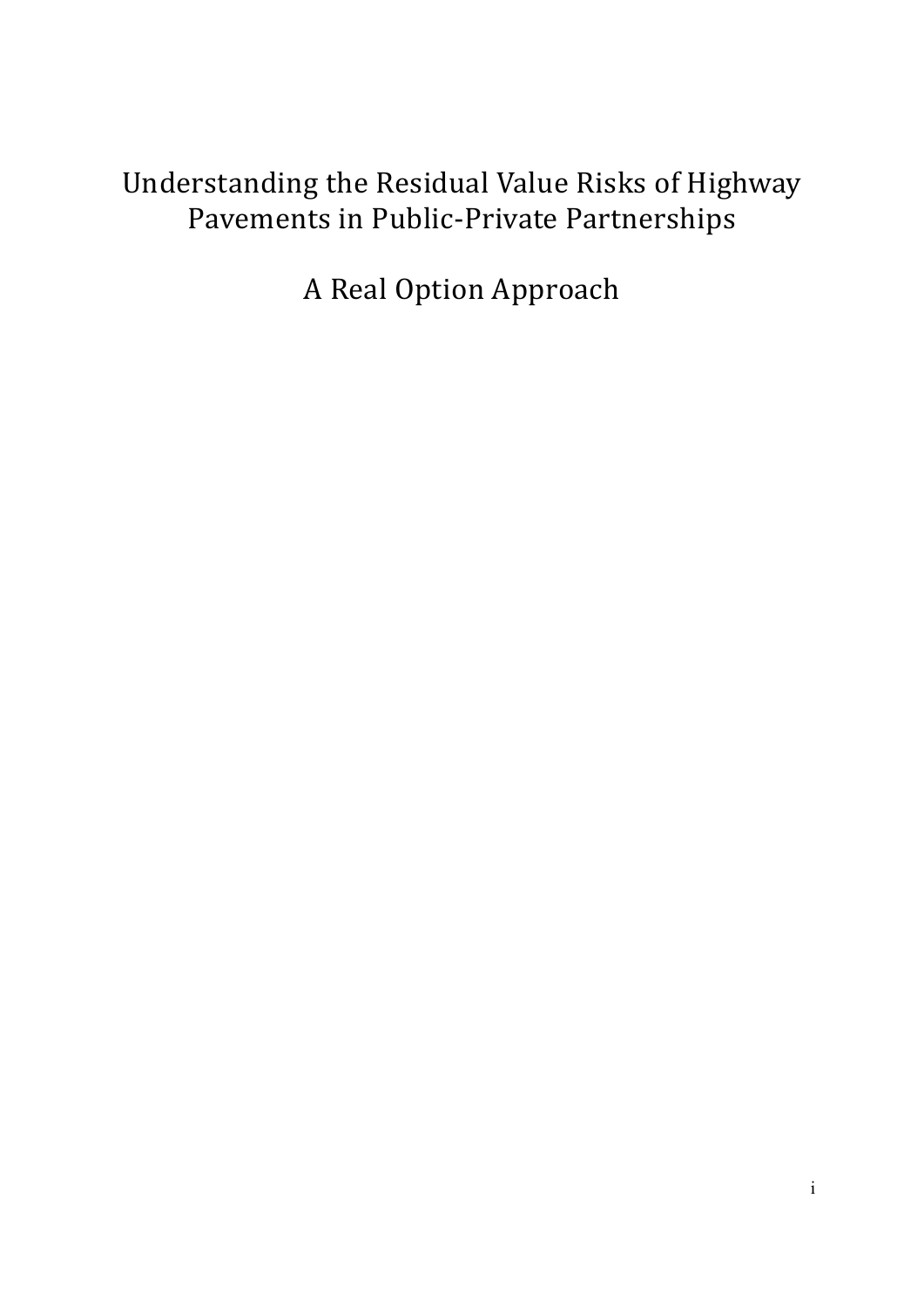# **Abstract**

To understand the residual value risks in public-private partnerships, we decide to conduct a real option analysis on the residual value risk. In this study, we identify two types of real options, the initial construction option and the maintenance option. The values of these options are estimated using least square Monte Carlo method to demonstrate the potential benefit of using the P3 model.

We find that under the P3 model, the private firms are more likely to explore the option values and achieve better asset performance, which will ultimately be translated into residual value and passed on to the public through proper contract design. Under the P3 model, private firms are more likely to explore these option values because their profit maximization function is integrated over the entire 30 years. Under the PSC model, private firms tend to be myopic and less likely to explore the real option values because their profit maximization function is constructed over a much shorter period of time which may or may not allow them to collect all the future benefits of the strategic investments in the initial construction or the maintenance program.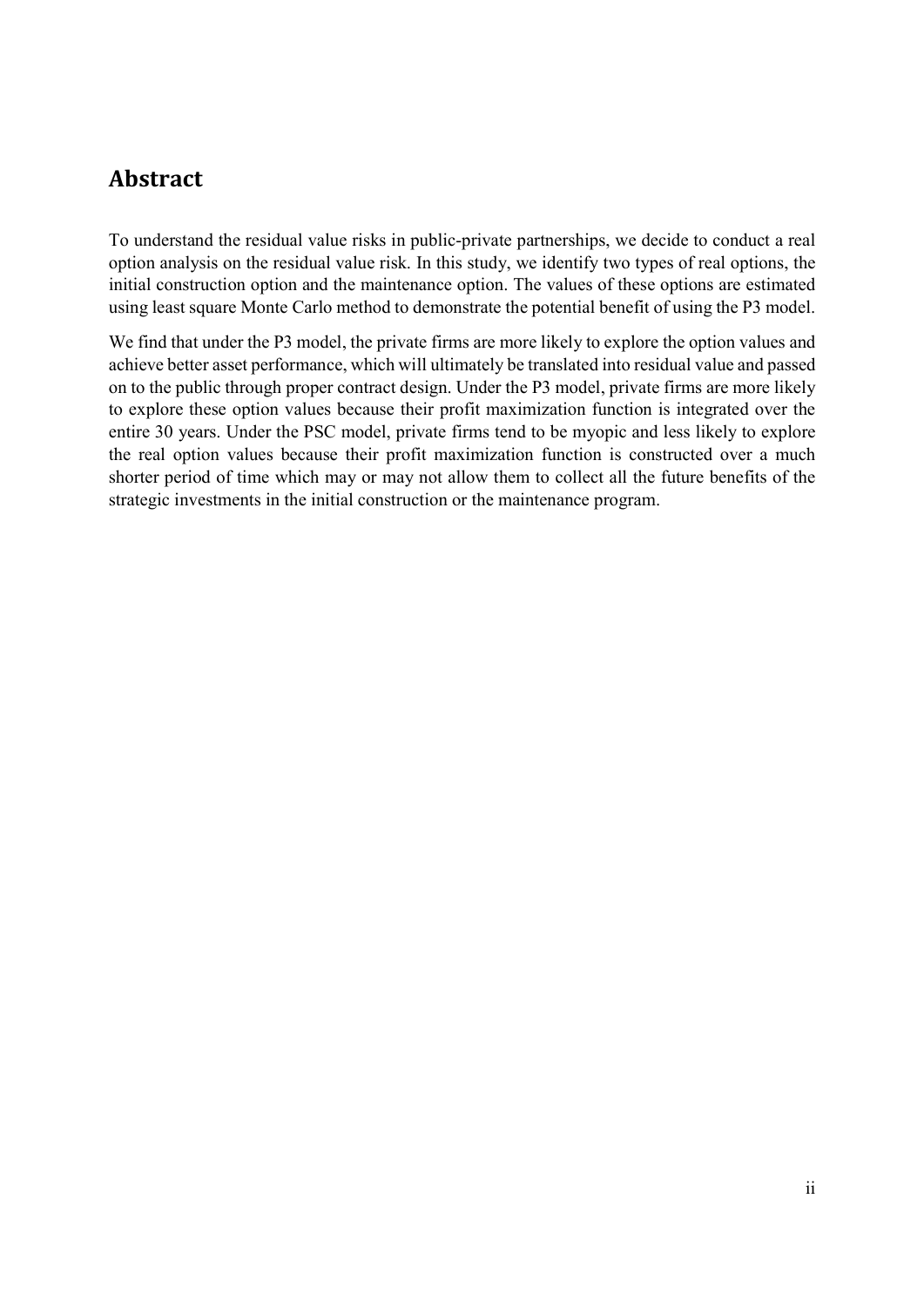# **1 Introduction**

This study disentangles the theoretical foundation of additional values created by P3 models and their impacts on the residual value risk by using real-option based approach. The approach is forward looking and aligns to the purpose of risk management. More importantly, the real-option approach takes into consideration the value of the lifecycle strategies (initial design and construction or maintenance program, or both) that can be considered.



*Figure 1: Different lifecycle strategies in P3 and their effects on*  $X_{\tau}$ .

| $X(t)$ = Performance measure,   | $RL = Residual$ service life           |
|---------------------------------|----------------------------------------|
| HBL = Handback threshold level, | $RHL = Rehabilitation threshold level$ |

**Figure 1** illustrates two imaginary, somehow exaggerated extreme cases. The left panel represents the case of a superior long-life design with less need of maintenance and rehabilitation; whereas the right panel is the opposite. However, both scenarios have to satisfy the performance specifications and handback requirements. In the left panel, the initial construction uses a superior long-life design, which allows two maintenance programs, the larger less frequent maintenance program (represented by the dotted green curve), and the regular maintenance program (represented by the solid blue curve). In the right panel, the initial construction uses a baseline design, which allows two maintenance programs as well, the regular maintenance program (represented by the solid blue curve), and the small more frequent maintenance program (represented by the dotted brown curve). The impact of those lifecycle strategies on the residual value risk needs to be assessed. This is done by using the real-option valuation approach.

The baseline probability density function of the RVR is depicted in **Figure 2**(a). The shaded area left to zero is the probability that the residual value (excluding the embedded real option values) of a P3 asset is less than the residual value of a PSC. After including the added real option values (i.e., the built-in flexibilities) in P3 assets, it is expected that the RVR curve would move further to the right hand side, as sketched in **Figure 2**(b) because under the P3 contractual arrangement,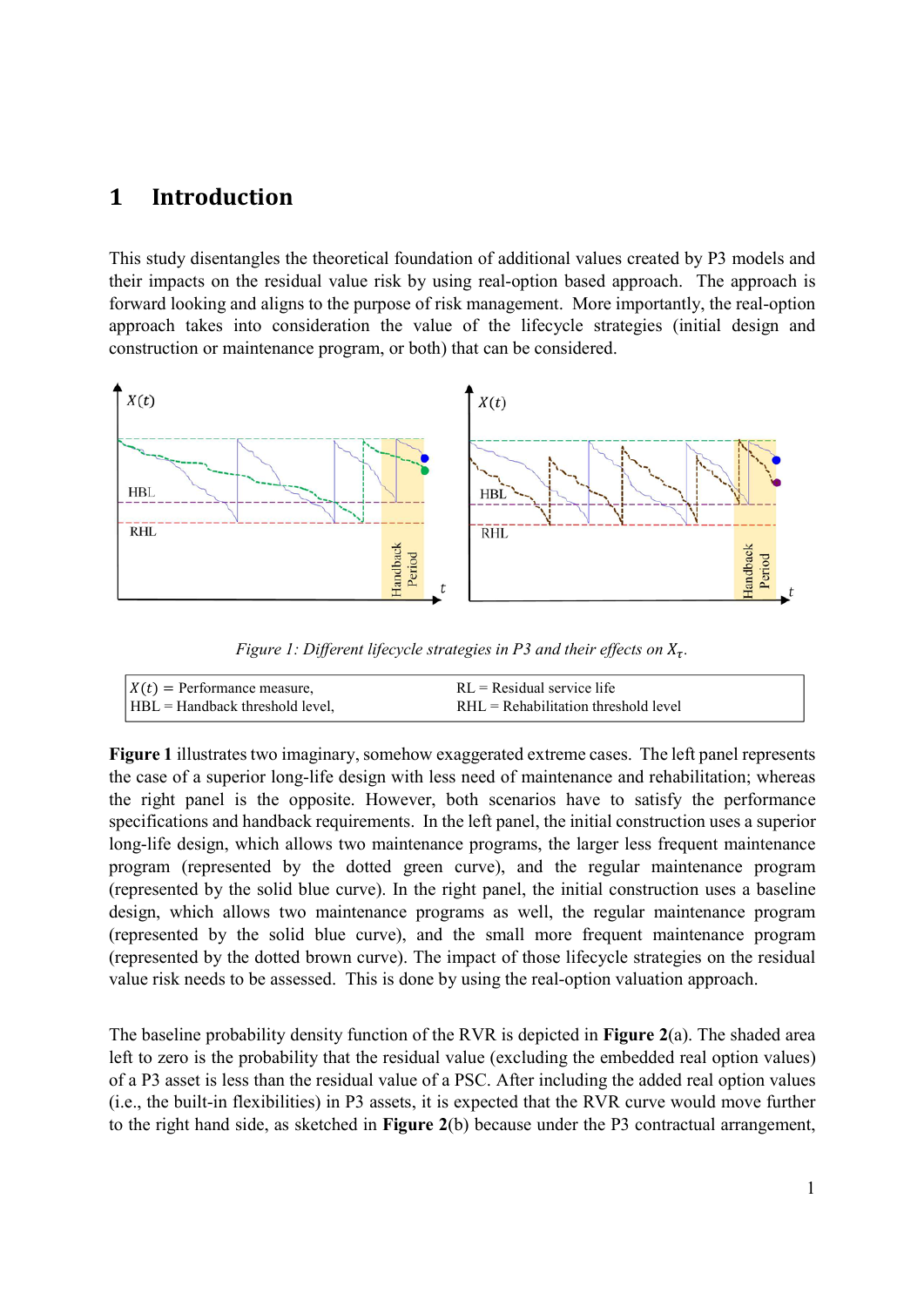the private partner is free to choose the optimal initial construction design, the optimal timing and scale of maintenance program as discussed in Section 2.2.



*Figure 2: Residual Value Risk: (a) baseline, (b) with consideration of value of flexibility in P3s.* 

# **2 Literature Review: the Traditional Valuation v.s. the Real Option Valuation**

# **Traditional valuation approach**

 $\overline{a}$ 

The residual value of a highway infrastructure is a complex function which depends on a variety of past and future variables. The variables in the past include the construction quality of the highway, the traffic characteristics and volume of the highway etc. The variables in the future include the timeliness of the maintenance program, the future traffic characteristics and demand etc. In a classical net present valuation (NPV) framework, all the variables are to be carefully measured, estimated, and translated into certain types of cash flows. These cash flows will be summed up or discounted to give the residual value in dollar terms. Many existing literature, such as Falls, Haas and Tighe (2004), has followed similar approach and documented several methods to measure the residual value of a highway infrastructure. These include book value (or historical costs), written down replacement cost (WDRC), replacement cost, and net salvage value. CIPFA's 2010 report also defines a similar measurement using depreciated replacement cost  $(DRC)^1$ , as summarized in the table below.

|                     | Book value (or $\vert$ The value of an asset is defined as the historical costs (equals to the sum of<br>historical costs) construction cost, rehabilitation cost, and maintenance cost) subtract the<br>depreciation. |
|---------------------|------------------------------------------------------------------------------------------------------------------------------------------------------------------------------------------------------------------------|
| Replacement<br>cost | Replacement cost is the current market price required to return an asset to<br>new condition.                                                                                                                          |
|                     | $RC = AC \times TSM$                                                                                                                                                                                                   |

<sup>&</sup>lt;sup>1</sup> The Chartered Institute of Public Finance & Accountancy (CIPFA)'s 2010 report, "Code of Practice on Transport Infrastructure Assets: Guidance to Support Asset Management, Financial Management and Report", defines the DRC as the difference between gross replacement Cost and the accumulated depreciation & impairment.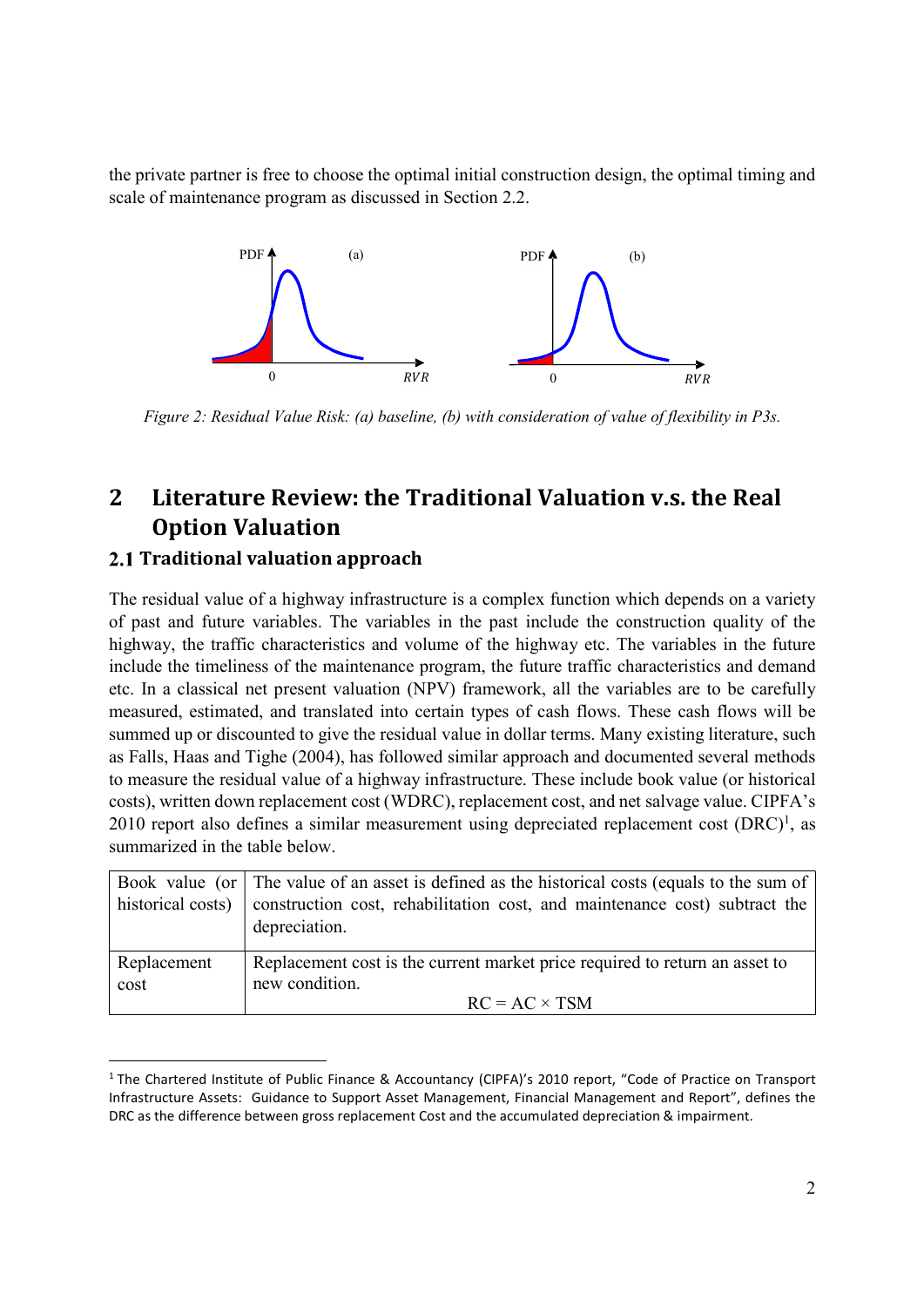|                 | AC is the average condition of the asset in a percentage of its initial           |  |  |
|-----------------|-----------------------------------------------------------------------------------|--|--|
|                 | condition.                                                                        |  |  |
|                 |                                                                                   |  |  |
|                 | TSM is the total square meters of the asset.                                      |  |  |
| Written<br>down | Written down replacement cost is the current market price required to return      |  |  |
| replacement     | an asset to new condition, adjusted for the deteriorated condition of the         |  |  |
| cost (WDRC)     | asset at the time of replacement.                                                 |  |  |
|                 | $WDRC = (AC \times ARC) \times TSM$                                               |  |  |
|                 | AC is the average condition of the asset in a percentage of its initial           |  |  |
|                 | condition.                                                                        |  |  |
|                 | ARC is the average replacement cost per square meter.                             |  |  |
|                 | TSM is the total square meters of the asset.                                      |  |  |
| Net<br>salvage  | NSV is defined as the difference between the cost to replace the asset and        |  |  |
| value (NSV)     | the cost to rehabilitate it.                                                      |  |  |
|                 | $NSV = (ACC - AHC) \times TSM$                                                    |  |  |
|                 | ACC is the average construction cost per square meter.                            |  |  |
|                 | AHC is the average rehabilitation cost per square meter.                          |  |  |
|                 | TSM is the total square meters of the asset.                                      |  |  |
| Depreciated     | $DRC = GRC - ADI$                                                                 |  |  |
| replacement     | GRC is the gross replacement cost, which is usually a function of asset           |  |  |
| cost (DRC)      | dimensions, group/sub-group unit rate, relevant adjustment factors etc.           |  |  |
|                 | ADI is the accumulated depreciation $\&$ impairment, where <i>depreciation</i> is |  |  |
|                 | the systematic consumption of economic benefits embodied in an asset over         |  |  |
|                 | its service life arising from use, ageing, deterioration or obsolescence; And     |  |  |
|                 | <i>impairment</i> is a reduction in Net Asset Value due to a sudden or unforeseen |  |  |
|                 | decrease in condition and/or performance of an asset compared to the              |  |  |
|                 | previously assessed level which is not already recognised through                 |  |  |
|                 | depreciation.                                                                     |  |  |

# **Real option valuation approach**

It is worth noting that all the traditional valuation methods described above are established in a deterministic framework. They are capable of dealing with the past variables, but always have limitations in handling the future variables. The challenge of modelling residual value is mainly caused by the uncertainty of these future variables, which could be partitioned into two systems, the engineering uncertainty such as the remaining life, and the financial uncertainty such as the interest rate. Due to the complexity of these two systems and the interactions between them, we propose focusing on the engineering uncertainty and leaving out the economic uncertainty till the next stage.

In the light of uncertainties involved in the residual value, we propose to use the real option based valuation methodology to model and value the flexibilities embedded in P3 projects. The real option valuation methodology is an ideal tool to model investment decisions under uncertainty (Dixit and Pindyck 1994). He and Pindyck (1992) develops a real option model specifically dealing with the firms' investment decision with flexible production capacity. The real option model is widely applied in analyzing investment decisions in real estate industry (Grenadier 1995a and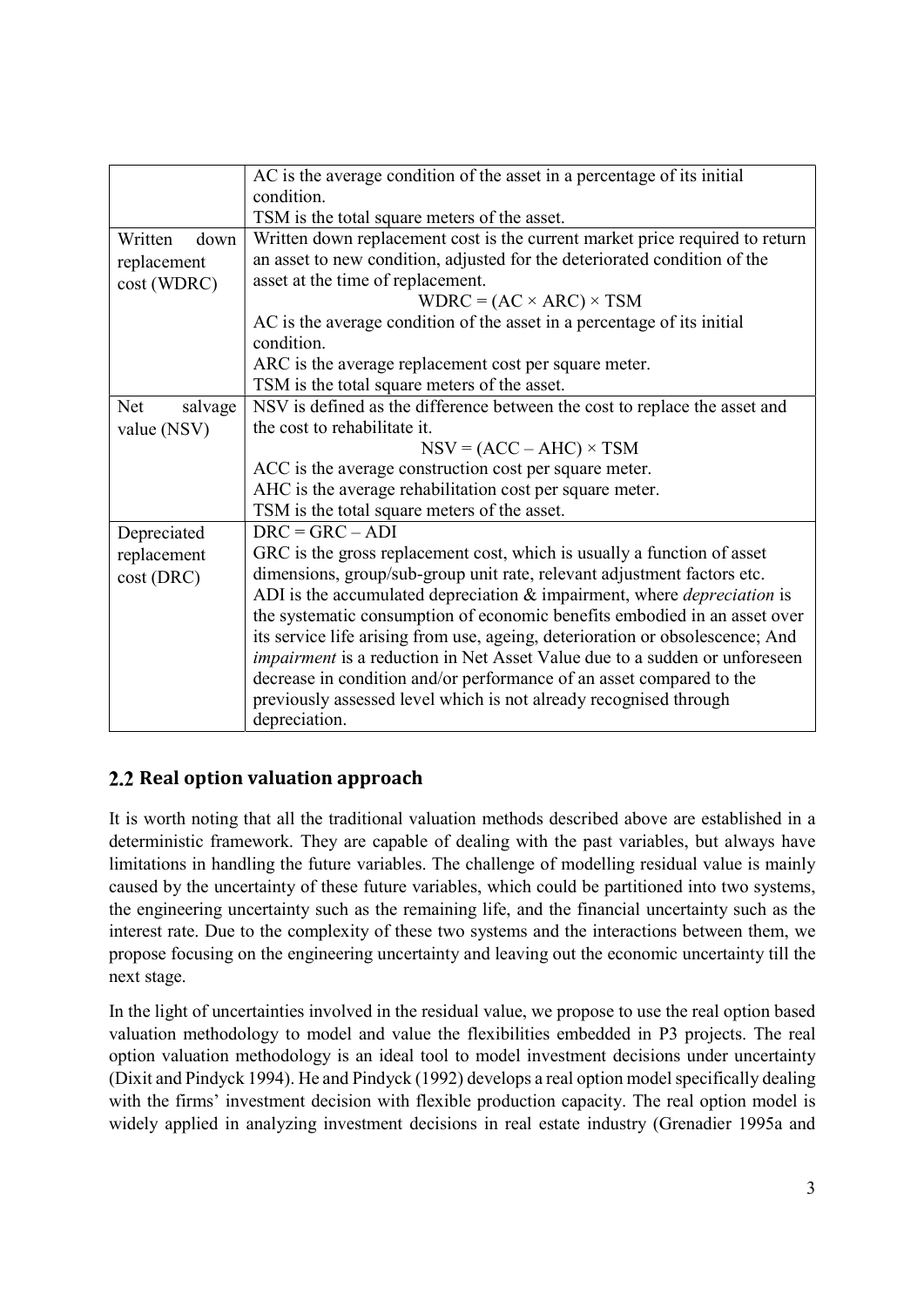1995b; Grenadier 1996). Grenadier (2000) further applied a real option model to analyze firms' investment decision with the flexibility of choosing the time to build. Grenadier (2002) derives a real option equilibrium investment decision in the framework of continuous-time Cournot-Nash.

A real option is generally an investment opportunity which allows the decision maker to pay a fixed strike price to make strategic investment in an early stage and receive unlimited potential upside gain in the future. This investment opportunity has to be a right not an obligation to the decision maker. In other words, the decision maker has the freedom to decide whether and when to exercise the real option, i.e. pay the strike price to make the strategic investment in the hope of receiving more benefit in the future. The future potential upside gain is mostly uncertain and depending on the probability distribution of the underlying asset quality and condition.



*Figure 3: An illustration of real option value, V as a function of the underlying asset value,*  $\overline{P_A}$ *.* 

**Figure 3** illustrates a stylized example of the decision process of exercising a real option. Suppose there is a real asset (the underlying asset) could be built or developed at any time *t* between day 0 and day *T*, i.e.,  $t \in [0, T]$ . The construction cost is 25 million, which is usually defined as the strike/exercise price of this real option,  $K = 25$  million. After the construction, the real asset is going to generate some future cash flows that are uncertain, depending on various economic or technological factors. The total benefit is usually modelled as the present value of all future cash flows, denoted as  $\overline{P_A}$ . Since  $\overline{P_A}$  is a random variable, the decision maker never knows its exact value, but can form an expectation about it, denoted as  $E[\widetilde{P_A}]$ .

The value of this real option investment opportunity, V, depends on whether the real asset is developed optimally. If  $T = 1$ , this is a European style call option, the decision rule is quite straight forward. If  $E[\widetilde{P_A}] > K$ , exercise the option; otherwise, walk away and let the option expires. The payoff of an European call is expressed as max(0,  $E[\widetilde{P_A}] - K$ ). However, if *T* is significantly large, e.g.  $T = 365$  days or greater. This becomes an American style call option. The decision rule is a bit complex and shall be summarized in the table below.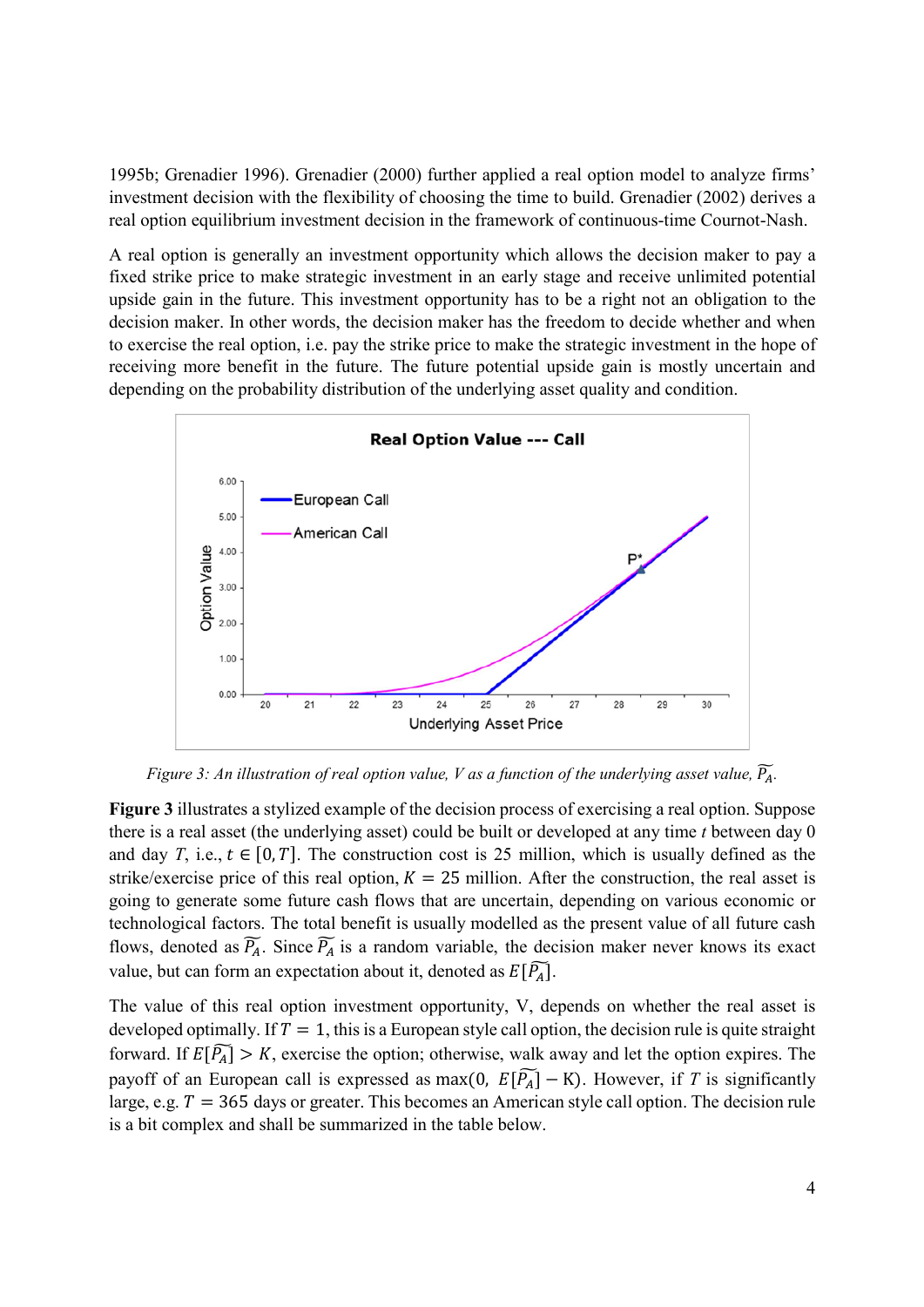| <b>Boundary Conditions</b>                                                       | <b>Exercise or Not</b> | <b>Payoff</b> |
|----------------------------------------------------------------------------------|------------------------|---------------|
| $E[\widetilde{P_A}] < K$                                                         | No                     |               |
| $E[\widetilde{P_A}] > K$ , and $\frac{\partial V}{\partial \widetilde{P_A}} < 1$ | No                     |               |
| $E[\widetilde{P_A}] > K$ , and $\frac{\partial V}{\partial \widetilde{P_A}} = 1$ | Yes                    | $E[P_A] - K$  |

#### **Model Assumptions and Methodology** 3

#### 3.1 Residual value difference measured as the life cycle cost difference

As compared with PSC, P3 allows private firms more flexibility in construction and maintenance decisions as long as certain performance requirements are met. The objective of the real option analysis is to examine this flexibility and its impact on the residual value, whilst holding all other exogenous variables constant or relatively stable. Although the residual value is the asset value after the concession period, the P3 models are implemented mostly during the concession period, (i.e., after the initial construction but before year 30). Therefore, it is necessary to analyze the impact of P3 flexibility on residual value in conjunction with the asset value changes during the concession period. Detailed procedures are explained in the following steps, assuming a 30-year concession period.

- 1) Assume a road can be used for  $T$  years providing it is always properly maintained regardless of the delivery models. *i.e.*, a common life span is assumed here. The road will generate some utility, which may be estimated either as the discounted sum of toll or as the convenience / productivity that the society receives for the entire period of T years. Denote this utility as U, which does not depend on the types of delivery model (PSC or P3).
- 2) Calculate the life cycle cost of this road. Denote it as C. Note this cost depends on the types of delivery model, either PSC or P3. Therefore, we shall have two different cost profile,  $C^{PSC}$  and  $C^{P3}$ . This C is non-linear in terms of the time because we have time varying maintenance cost (preventive and rehabilitation) profile.
- 3) The net value between year 0 and year 30 is calculated as  $\int_0^{30} (U_t C_t^{PSC}) dt$  and  $\int_0^{30} (U_t - C_t^{P3}) dt$  for PSC assets and P3 assets, respectively.
- 4) After the 30 year concession period, the P3 asset is handed over to the public and will be maintained under PSC model again. The residual value is calculated as  $\int_{30}^{T} (U_t - C_t^{PSC}) dt$ and  $\int_{30}^{T} (U_t - C_t^{P3PSC}) dt$  for PSC assets and P3 respectively. Depending on the assets' condition under PSC or P3, they may require different maintenance work between year 30 and year  $T$ . in order to the reach the common life span.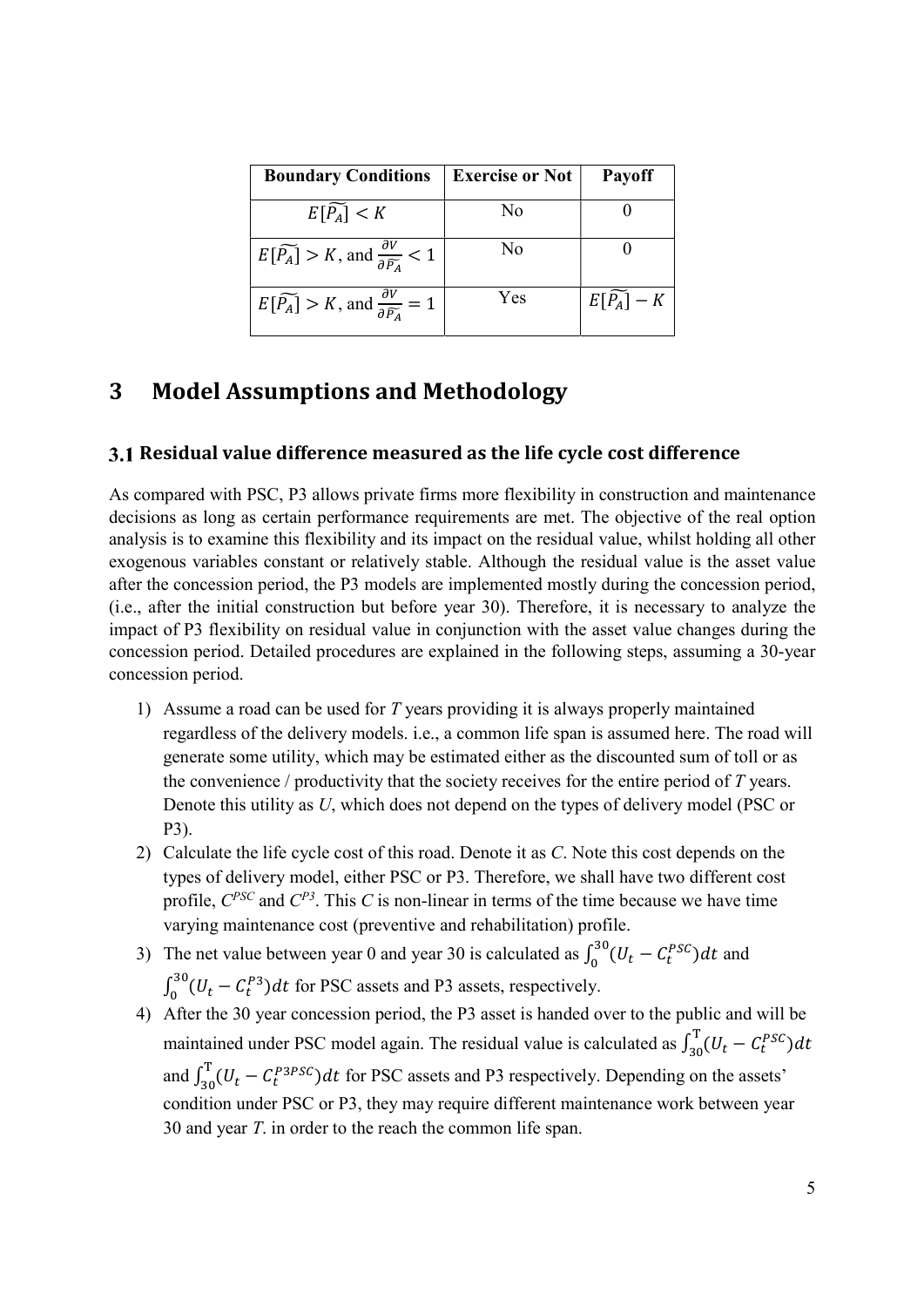- 5) The life cycle value difference between PSC and P3 assets can be estimated as  $\int_0^{30} (C_t^{P3} - C_t^{PSC}) dt + \int_{30}^{T} (C_t^{P3PSC} - C_t^{PSC}) dt$ , i.e., a life cycle cost difference based on a common life span.
- 6) Calculate the annualized life-cycle cost difference, multiply it by the estimated residual life for either P3 or PSC, we will get the residual value difference measured as the cost difference.

As indicated above, our analysis focuses on the effects of various cost decisions including the initial construction and maintenance, while assuming the same effects from various revenue management decisions and factors such as traffic characteristics and volume etc. The residual value difference between P3 and PSC will be reflected as the life cycle cost difference between these two systems.

### **The key RVR variables and the embedded real options**

In part 1 of this report, "Understanding the Residual Value Risks in Public-Private Partnerships: An Empirical Study", we have identified six major categories of factors that contribute to the RVR which include

- 1) The physical deterioration of the asset due to the design, construction, or excessive use;
- 2) The timeliness and effectiveness of the maintenance programs that the project company have used for the infrastructure over the contractual period;
- 3) The service demand in future;
- 4) The change in use or user's expectation on the service the facility delivers;
- 5) Technological obsolescence;
- 6) The external damage on the components, structures and systems due to extreme events such as climate change, earthquake, and malicious damages.

Factor 1 and 2 are mainly decided by the private company and/or the government and therefore endogenous. Factor 3 to 6 are out of the control of either the private company or the public sector and therefore exogenous. The fundamental difference between a P3 project and a traditional concession project is the change of the decision maker who makes the strategic decisions, i.e., the real option investments on factor 1 and 2 in order to better cope with factor 3 to 6.

The real option investment is embedded in the interaction between factor 1 and 2, i.e., the initial construction quality and the maintenance program. Assuming same traffic characteristics and volume, high quality construction usually leads to savings in the maintenance. The decision maker could choose a low quality design which cost less in construction but more in the maintenance, or a high quality design which cost more in construction but less in the maintenance. In this case, the real option is defined as a call option to build a high quality asset which saves the maintenance cost. The extra cost in the initial construction is the fixed strike price of this call option, and the maintenance savings is the unlimited upside gain in the future.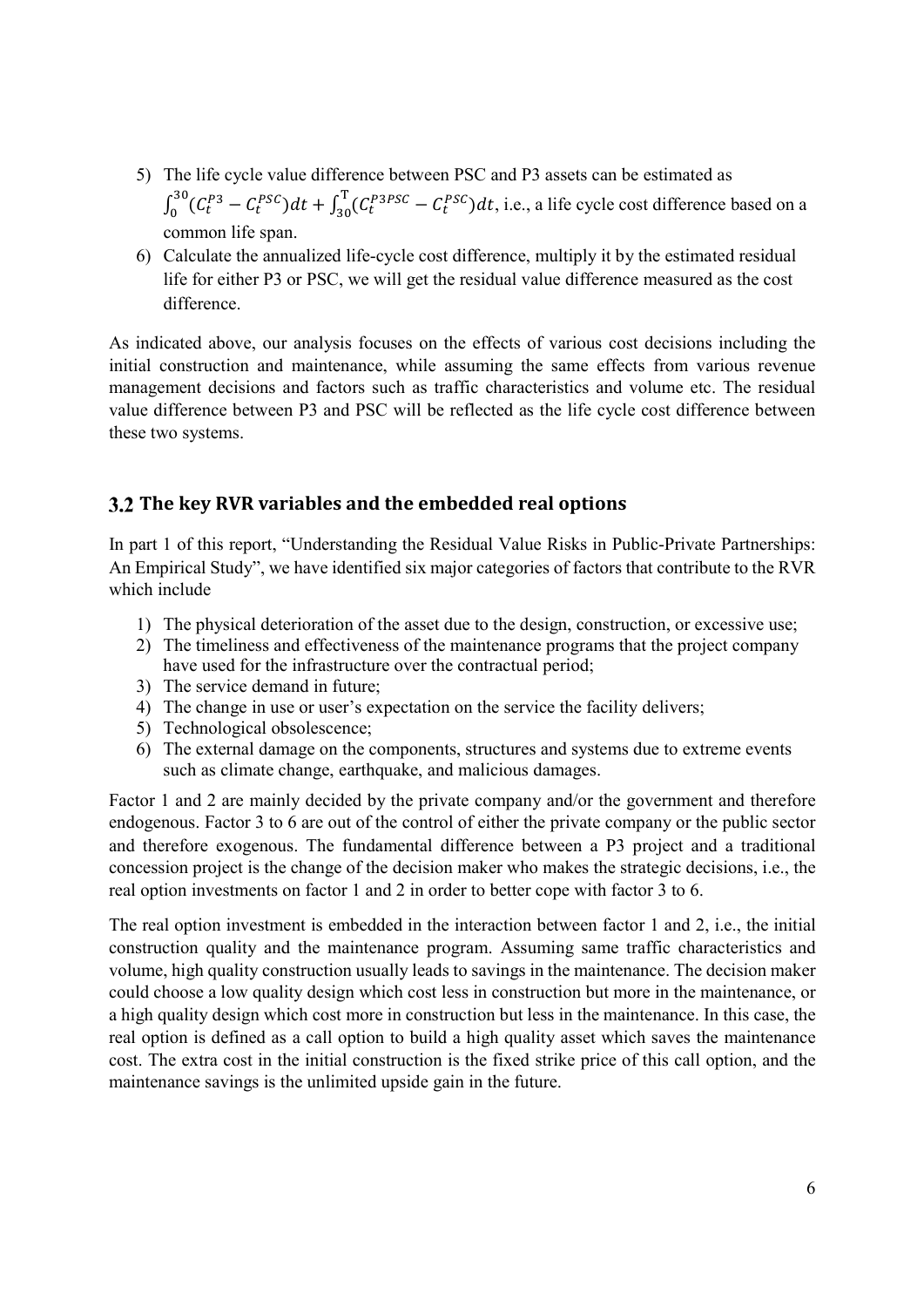The real option investment is also embedded within factor 2, the maintenance program. Under same traffic characteristics and volume, doing the maintenance in a timely and effective manner sometimes saves, sometimes costs more than a delayed maintenance after a severe damage. The private firm has to choose between small and more frequent maintenance work versus large but less frequent maintenance schedule. Assuming these two maintenance schedules are both technologically viable, the private firm wants to carefully examine and compare their uncertain economic benefits and costs. In this case, the real option is defined as a call option to do timely rehabilitation and maintenance activities in an optimal scale which may add additional feature or extend the asset life. The cost of timely rehabilitation and maintenance activities is the strike price of this call option, and the unlimited upside gain include the future maintenance savings or extended asset life.

As compared to the traditional project, a P3 project provides a better incentive structure for the private firms to make long-term strategic investment and explore the real option value, (i.e. be strategic). In a P3 project, the decision maker of the initial construction and maintenance program stays relatively stable. Usually, it is the same private company who builds and maintains the asset over the period of 20 to 30 years. In this system, the private company knows that if it makes strategic investment at present time, they will be able to claim unlimited upside gain in the future as the ownership does not change under normal circumstances. However, in a traditional project, the government makes the decisions about construction and maintenance, then contracts them out to private firms. Often, the initial construction company is different from the maintenance company. When the construction company spends extra money to build a high quality asset, there is a large possibility that it may not be able to claim the associated future benefits if the government awards the maintenance contract to another private company. Therefore, the private firms are more likely to focus on the short-term benefit of the initial construction and maintenance program (i.e. myopic), less likely to make long-term strategic investment and explore the real option value because they know that the long-term benefit may not belong to them.

The outperformance of P3 assets over PSC assets is mainly because of the cost (including maintenance and construction costs) optimization, not minimization during the concession period. Notice the cost optimization is different from cost minimization. The former allows the privates firms to achieve better pavement performance level at a fixed cost level by optimally allocating these costs during the entire concession period, whereas the latter only forces the private firms to achieve the smallest cost at a fixed performance level, which is not ideal from the point of view public authority.

### **Assumptions for the cost profile and the service life**

In order to conduct a comprehensive cost-benefit analysis using the real option framework, we need to gain some understanding about the cost profile of P3 projects and PSC projects.

The data provided by PPP Canada about the rehabilitation profile for transportation projects procured under the P3 model shows that P3 projects typically inject approximately 5% of the construction cost value at each major rehabilitation interval, which occurs 3 - 4 times throughout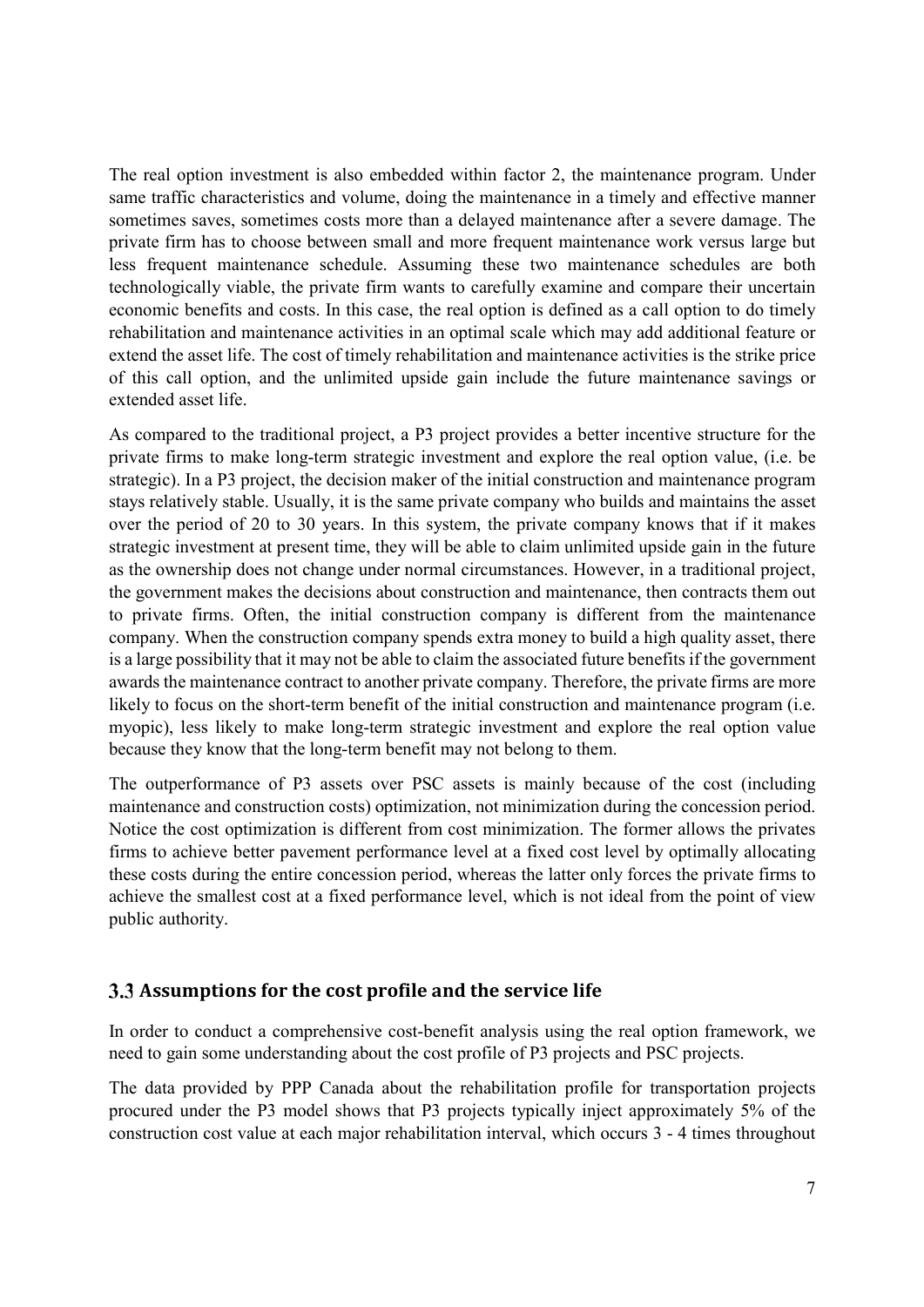the duration of the concession period. The provided two P3 projects show an injection of  $8 - 10\%$ towards the end of the concession period. This significant investment towards the end of the contract term is likely to ensure that the asset will meet the handback requirements stipulated in project agreement.

The estimation of maintenance cost as a percentage of initial construction cost is mainly based on the data provided in the research report by ARA Inc. (2008). The ARA report shows that for PSC projects, the initial construction cost is roughly around 76% of the total costs which includes initial construction, rehabilitation, and regular maintenance costs during the entire asset life, which means the maintenance cost is around 32% of the initial construction costs. Hajek and Hein's report also provides a typical maintenance example for pavement asset, from which we estimated the one time maintenance cost is 1% for SMF and 12% for LLF. Within 30 year concession period, this example performs two time SMF maintenance (2%) and two time LLF (18%). Thus, in the sensitivity analysis, we will vary the maintenance cost between 0.01% and 32% of the initial construction cost.

The repaired service life of rehabilitative maintenance work is estimated using the data from the MTO report by Lane and Kazmierowski (2005). Based on the service life of three consecutive AC overlays, we estimated the service life of rehabilitation as a percentage of the initial service life ranging from 56.14% to 63.16% with a mean of 59.06% and standard deviation of 5.53%. The change of rehabilitation service life as a percentage of the initial service life ranges from -5.26% to 5.26% with a mean of 1.75% and standard deviation of 2.48%.

The repaired service life of preventive maintenance work is estimated using the data from the MTO 2005 report. The service life of preventive maintenance work as a percentage of the initial service life ranges from 21.21% to 32.4%, with a mean of 26.90% and standard deviation of 9.84%. The change of preventive maintenance work as a percentage of the initial service life ranges from - 8.04% to 0.60% with a mean of -2.48% and standard deviation of 16.16%.

The estimation of service life for different initial construction designs is based on the data provided in the MTO 2005 report. The expected service life is 28 years for DJPC (Doweled Jointed Plain Concrete) and 19 years for DFC (Dense Friction Course), 18 years for SMA (Stone Mastic Asphalt). Thus, it is reasonable to assume that the pavement assets could experience a mean service life difference of 30.41%, with a standard deviation of 18.59% due to different initial construction. The range of the service life difference is from 10.53% to 47.37% of the baseline construction service life.

## **The real option model for the residual value**

### *3.4.1 Model 1: maintenance option*

The maintenance option is defined as the choice between small more frequent versus large less frequent maintenance. During the entire concession period, the private firm has to decide (i) when to perform the maintenance; (ii) what type of maintenance to choose between a small more frequent maintenance (SMF) program and large less frequent maintenance (LLF) program. Denote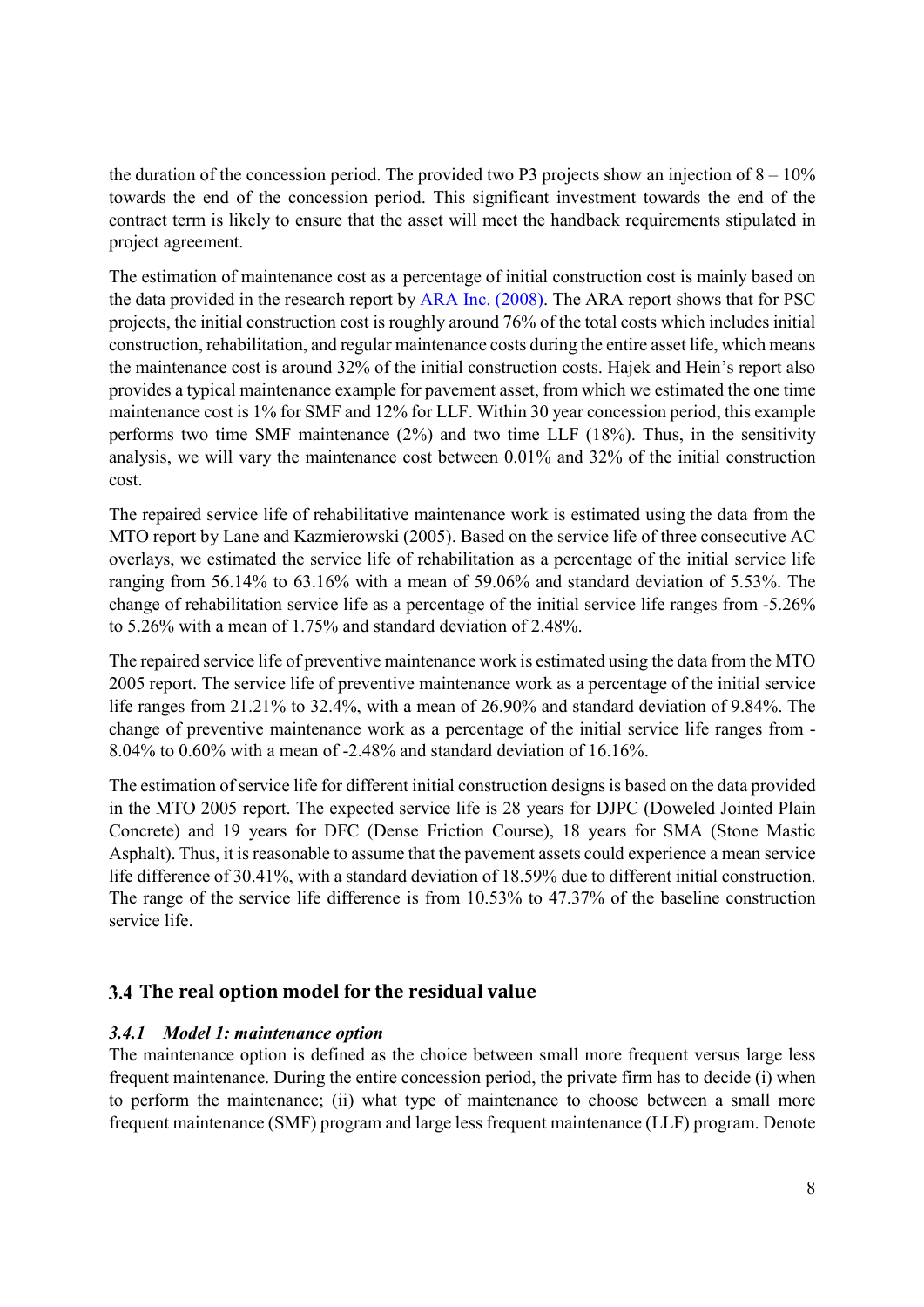$M_t$  and  $N_t$  as the cost of LLF and SMF maintenance respectively at time t, measured as a percentage of total initial construction costs. Let  $H$  and  $h$  be the repaired service life from LLF and SMF correspondingly. The LLF maintenance costs more and usually repairs longer service life, whereas the SMF maintenance costs less and usually repairs shorter service life. Therefore, we have  $M_t > N_t$  and  $H_0 > h_0$ . H and h are two random variables that follow the generalized Wiener's process, defined as

$$
dH = \mu(H)dt + \sigma(H)dz(H)
$$
\n(2.1)

And, 
$$
dh = \mu(h)dt + \sigma(h)dz(h)
$$
 (2.2)

where  $dz(H)$  and  $dz(h)$  both has a standardized normal distribution  $\phi(0,1)$ .  $\mu(H)$  and  $\mu(h)$  are the long run mean of the repaired service life from LLF and SMF, respectively.  $\sigma(H)$  and  $\sigma(h)$ are the volatility of the repaired service life from LLF and SMF respectively. Notice, the initial value of H is always greater than the initial value of h, i.e.,  $H_0 > h_0$ . However, this inequality may not hold for  $H_t$  and  $h_t$  after the maintenance as  $H_t$  and  $h_t$  will evolve differently.

H and h also have different quality which causes the asset to deteriorate at different speed after the maintenance. Let  $\beta$  and  $\alpha$  be the factor elasticity for LLF and SMF maintenance cost, respectively, measuring the quality of repaired service life. We assume decreasing returns to scale, i.e.,  $\beta + \alpha <$ 1, otherwise, the private firm would always increase the scale of SMF until the repaired service life exceeds that from LLF. We also assume  $\beta > \alpha$  to represent LLF costs more than SMF to repair the same amount of service life. Therefore, the total benefit from maintenance at time  $t$  is defined as  $H_t^{\beta}$  and  $h_t^{\alpha}$  for LLF and SMF respectively. The real option values of the LLF and SMF maintenance can be characterized as

$$
V_{LLF} = \max_{M_t} \left[ \int_0^T \max(H_t^{\beta} - M_t, 0) \, dt \right] \tag{2.3}
$$

$$
V_{SMF} = \max_{N_t} \left[ \int_0^T \max(h_t^{\alpha} - N_t, 0) dt \right]
$$
 (2.4)

The private firm's decision function may be summarized as

$$
\max_{M_t, N_t} \left[ \int_0^T \max(H_t^{\beta} - M_t, 0) \, dt, \int_0^T \max(h_t^{\alpha} - N_t, 0) dt \, \right] \tag{2.5}
$$

At any given time t between 0 and T, if  $H_t^{\beta} < M_t$ , withhold the LLF maintenance. If  $h_t^{\alpha} < N_t$ , withhold the SMF maintenance. If  $H_t^{\beta} > M_t$  and  $h_t^{\alpha} > N_t$  both hold, then compare  $H_t^{\beta} - M_t$  to  $h_t^{\alpha} - N_t$ . If  $H_t^{\beta} - M_t > h_t^{\alpha} - N_t$ , choose the LLF maintenance, if  $H_t^{\beta} - M_t < h_t^{\alpha} - N_t$ , choose SMF maintenance.

#### 3.4.2 Model 2: initial construction option

The initial construction option is defined as the choice to increased upfront investment or additional features to prolong the life of asset. Suppose there are two types of initial construction design, the superior and the baseline. The private firm has an option to improve the quality of the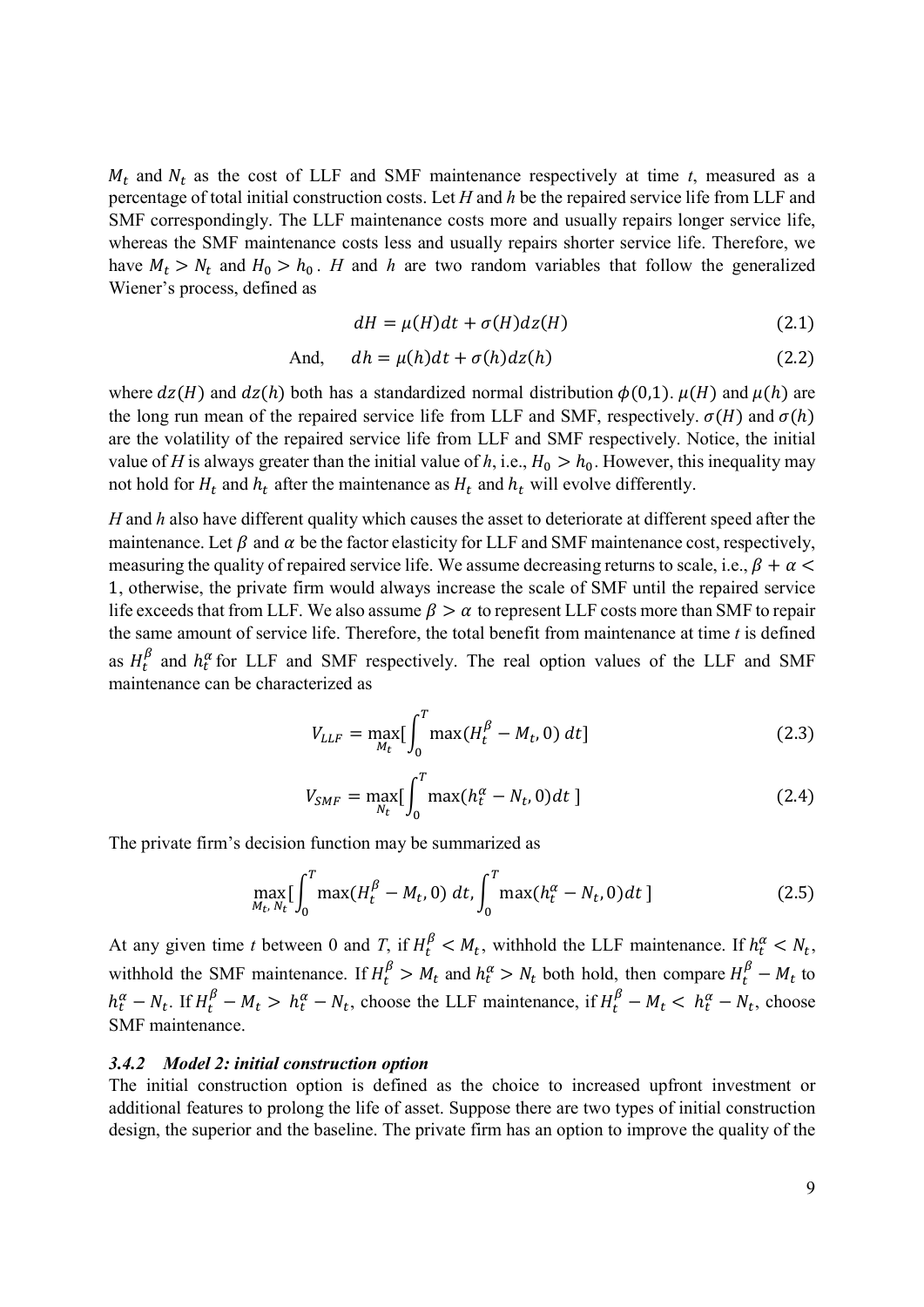asset or add additional features to prolong the life the asset by selecting the superior design. These improvements or additional features may be reflected in the pavement type or thickness, or any other advanced technologies that may be used in the improvements. The superior construction costs more than the baseline, and *C* is the extra construction cost. Due to the superior construction, the asset will deteriorate at different speed and has different service life. We use *D* to measure the extra service life of the asset due to superior construction. The initial value of *D* is determined by the initial construction quality. Once the construction is done, *D* is going to evolve due to many exogenous factors and become uncertain. Therefore, we assume *D* follows a generalized Wiener process defined as

$$
dD = \mu(D)dt + \sigma(D)dz(D)
$$
\n(2.6)

and  $dz(D)$  follows a standard normal distribution  $\phi(0,1)$ .  $\mu(D)$  is the expected long run mean of the extra service life due to superior construction.  $\sigma(D)$  is the volatility of the extra service due to superior construction. The private firm's optimization construction decision can characterized as a real option valuation function

$$
G_t = \int_0^T \max\{V\{D[I_0 - a \exp(-bt^{-c})]\} - C, 0\} dt
$$
 (2.7)

 $I_0$  is the initial PCI of the asset.  $V(x)$  is the valuation function which is the sum of the discounted future cash flows. Parameters *a*, *b*, and *c* are used to control the exponential declining process of the facility as discussed in Section 3.3, reflecting the common factors that deteriorates the asset such as the weather, the traffic characteristics and volume (i.e. all trucks, low volume, etc.).

At any given time *t* between 0 and *T*, the private firm compares the upfront cost, *C* with the uncertain future benefit,  $V\{D[I_0 - aexp(-bt^{-c})]\}$ . If the benefit is larger, the firm will choose the superior construction. If the benefit is smaller, the firm will choose the baseline construction.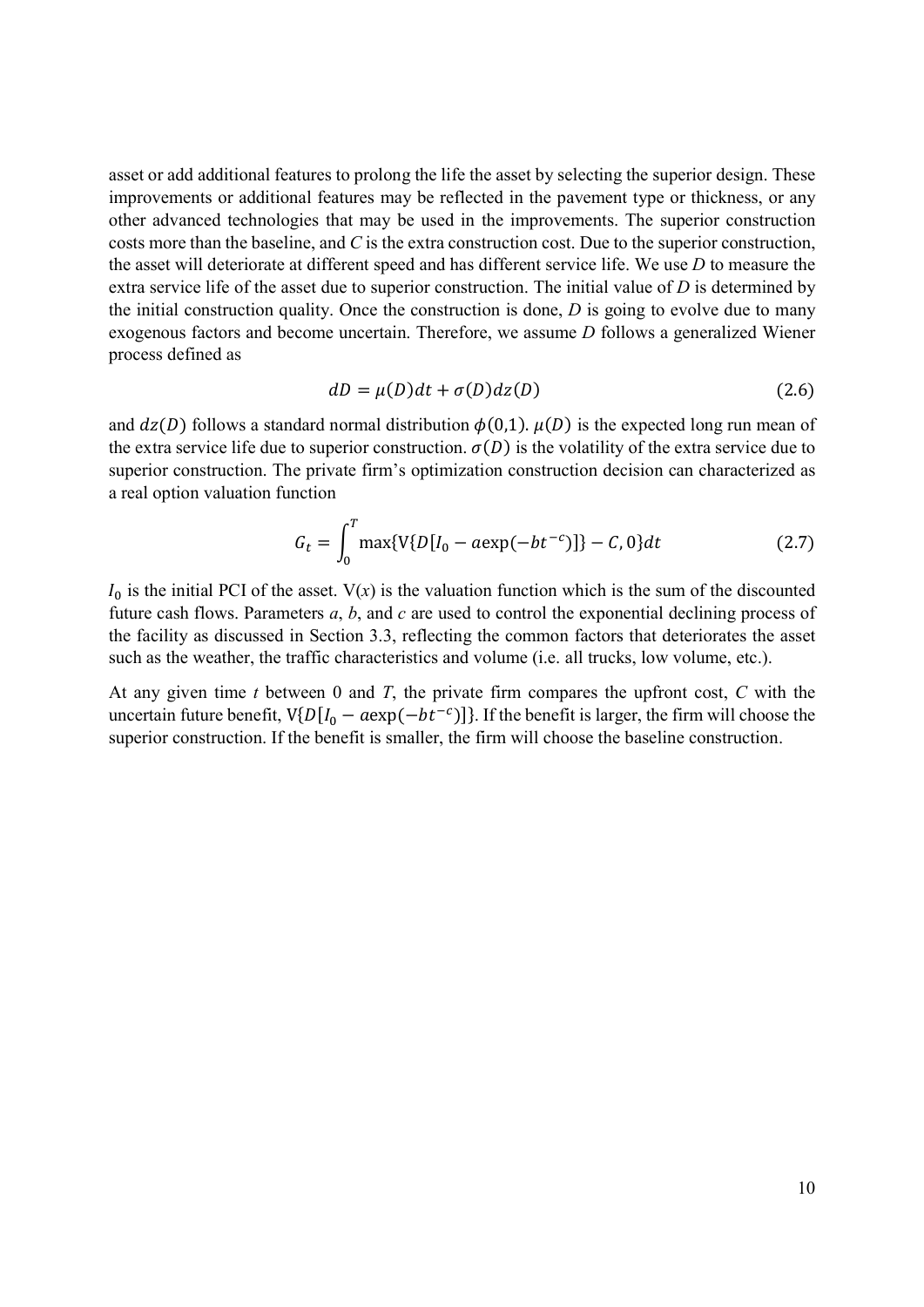

### **The numerical demonstration of the real option value**

*Figure 4: The evolvement of real option values for LLF maintenance and SMF maintenance* 

**Figure 4** illustrates the real option value for LLF and SMF maintenance options. The yellow manifold represents the LLF maintenance. The green manifold represents the SMF maintenance. The two horizontal axes represent the repaired service life (*H* and *h*) expressed as a percentage of the initial service life and the maintenance cost (*M* and *N*) as a percentage of initial construction cost, respectively. The vertical axis is the maintenance real option value denominated as a percentage of initial service life.

In **Figure 4**, the repaired service life H and h change from 1% to 75% of the initial service life, the maintenance cost M and N change from  $1\%$  to  $40\%$  of the initial construction costs<sup>2</sup>. When repaired service life is low and maintenance cost is high, neither LLF nor SMF maintenance should be performed (i.e., the options shall not be exercised). When the repaired service life increases, SMF option is exercised earlier than LLF option, i.e., SMF option required lower exercise price than the LLF option. However, once both options are exercised, the LLF option value increases faster than the SMF option value and will eventually dominates the SMF option value in a region where repaired service life is greater than 30% of the initial service life. Also, as maintenance cost increases, it would demand higher repaired service life to exercise these options and for the LLF option value to exceed that of the SMF option, which is consistent with the prevailing intuition in the industry practice.

Using the average LLF cost of 18% of the initial construction costs and average LLF repaired service life of 59% of the initial service life, the real option value from LLF maintenance is 56.72% of the initial construction cost during 30 year concession period. Using the average SMF cost of 2% of the initial construction costs and the average SMF repaired service life of 27% of the initial

 $\overline{a}$ 

 $^2$  The range of maintenance costs, M and N, and the range of repaired service life, H and h are based on our discussion in Section 2.1.2. Data and assumption, citing from ARA Inc. (2008) and Hajek and Hein's report.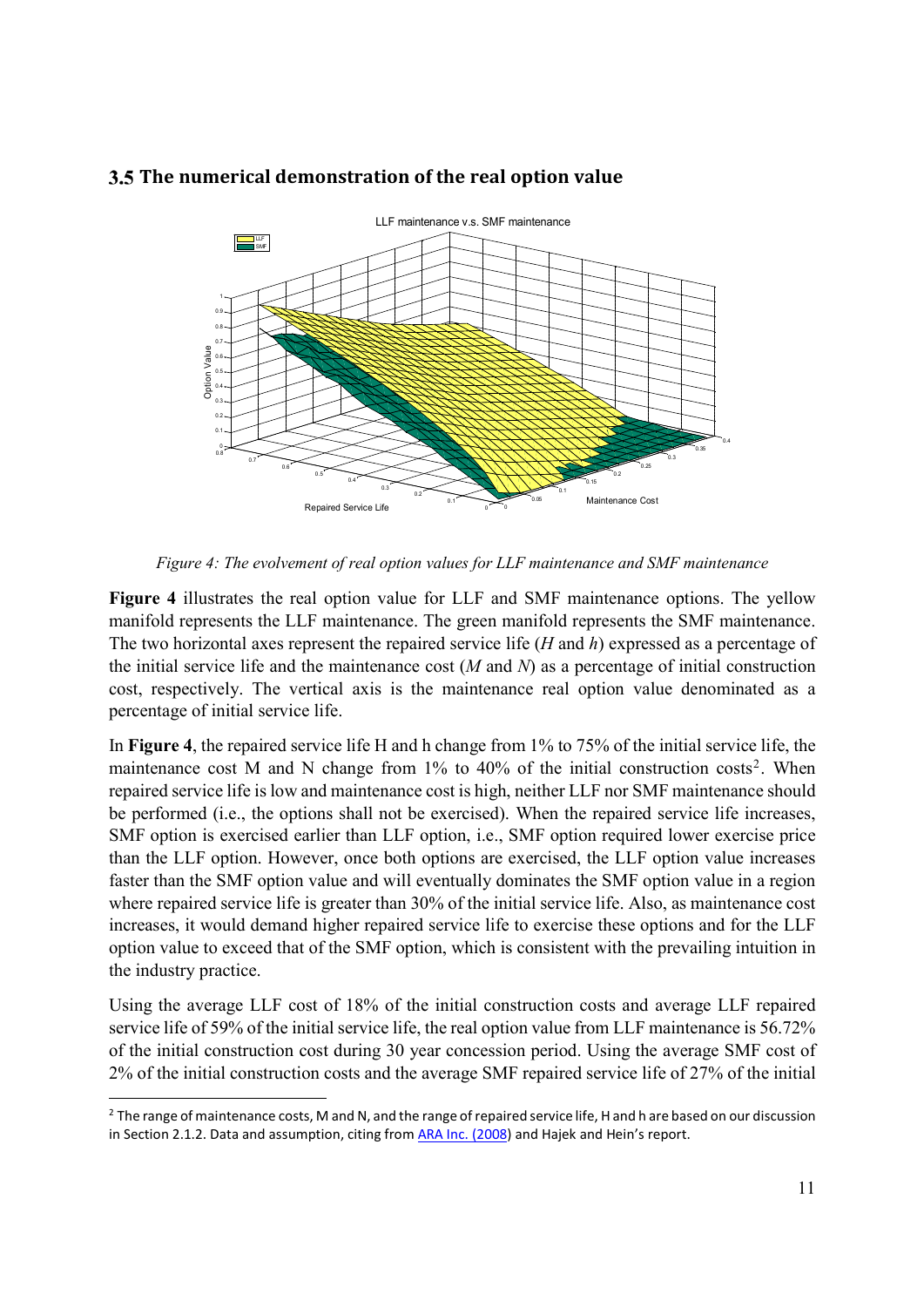service life, the real option value from SMF maintenance is 30.79% of the initial construction cost during 30 year concession period3.

The practical implication of LLF and SMF options could be illustrated using a hypothetical numerical example of a 100 million dollar construction cost highway project. Assuming on average, the LLF maintenance costs 18 million dollars, repairs 59% of its initial service life, the LLF maintenance has a real option value of 56.72 million dollars. Similarly, assuming on average, the SMF maintenance costs 2 million, repairs 27% of its initial service life, the SMF maintenance has a real option value of 30.79 million.



*Figure 5: The real option value for the strategic investment in initial construction.* 

**Figure 5** shows the real option value of the initial construction option. The two horizontal axes are the extra service life and the extra construction cost, respectively. The vertical axis is the initial construction real option value denominated as a percentage of baseline construction cost. The left graph represents the scenario of low extra service life volatility where  $\sigma(D) = 0.1$ , and the right graph represents the scenario of high extra service life volatility where  $\sigma(D) = 0.2$ 

**Figure 5** demonstrates the real option value for initial construction option which may or may not be exercised depending on the service life difference and construction cost difference between a superior design and a baseline design. When the manifold sits at the bottom surface, the construction option (option to choose the superior design) shall not be exercised because the extra service life does not justify the extra construction cost. Larger construction cost difference would require larger service life difference to justify the exercise of the real option. In order to obverse enough comparative statics between the real option value and the differences in service life and

-

<sup>&</sup>lt;sup>3</sup> The average cost and repaired service life are extracted from the preventative and rehabilitative maintenance schedule prescribed in Lane & Kazmierowski's 2005 report.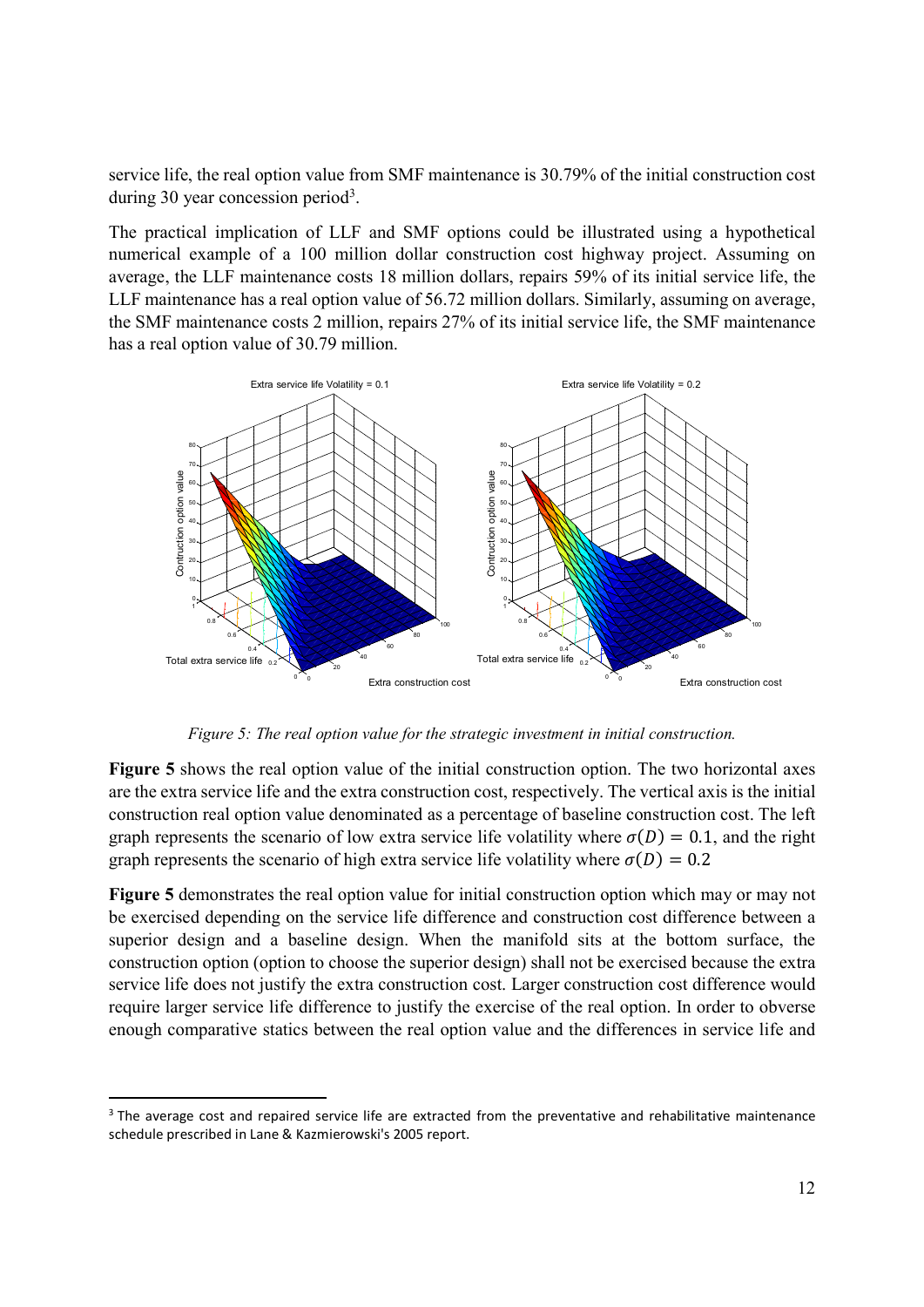construction cost, we vary the extra construction  $\cos t^4$  from 0% to 100% and vary the extra service life from 0% of 90% accordingly. Using an average extra service life of 66.67%, and an average extra construction cost of 70%<sup>5</sup>, the real option value of a superior design is 30.46% or 1.73% of the baseline construction cost when the extra service life volatility is either 20% or 10%, respectively.

Again, to illustrate the practical implication of the initial construction option, we use a hypothetical numerical example of a highway project which has 100 million dollar baseline construction cost and an expected service life of 18 years. If the superior design on average costs 70 million dollar more than the baseline design, the real option value of this superior design is 30.46 million if the extra service life volatility is 20%, and 1.73 million if the extra service life volatility is 10%.

In **Figure 5**, a simple comparison between the left ( $\sigma(D) = 0.1$ ) and right graphs ( $\sigma(D) = 0.2$ ) shows that the construction option value is higher when  $\sigma(D)$  is higher, i.e., the extra service life volatility due to superior construction has positive impact on the value of the initial construction option. Therefore, we decide to further investigate the relationship between the volatility of the expected benefits (e.g. the repaired service life from maintenance, or the extra service life from superior initial construction) and the value of the corresponding real options (e.g., the LLF and SMF maintenance options or the initial construction option).



*Figure 6: Sensitivity analysis I: Construction option value at different extra service life levels* 

-

<sup>&</sup>lt;sup>4</sup> Extra construction cost  $=\frac{superior\ desired\ useful\}}{baseline\ desired\}}-1$ , and, Extra service life  $=\frac{superior\ desired\}}{baseline\ design\ service\ life} - 1$ .  $\overline{b}$  aseline design service life

<sup>&</sup>lt;sup>5</sup> According to MTO 2005 report, for the Doweled JPC design (considered as a superior design), the typical initial construction cost is about \$85/m^2 with a typical service life of 30 years. For the Deep-Strength AC design (baseline design), the typical initial construction cost is about  $$50/m^2$  with a typical service life of 18 years. Therefore, the average extra cost is 70% of the baseline cost, and the extra service life is 66.67% of the baseline.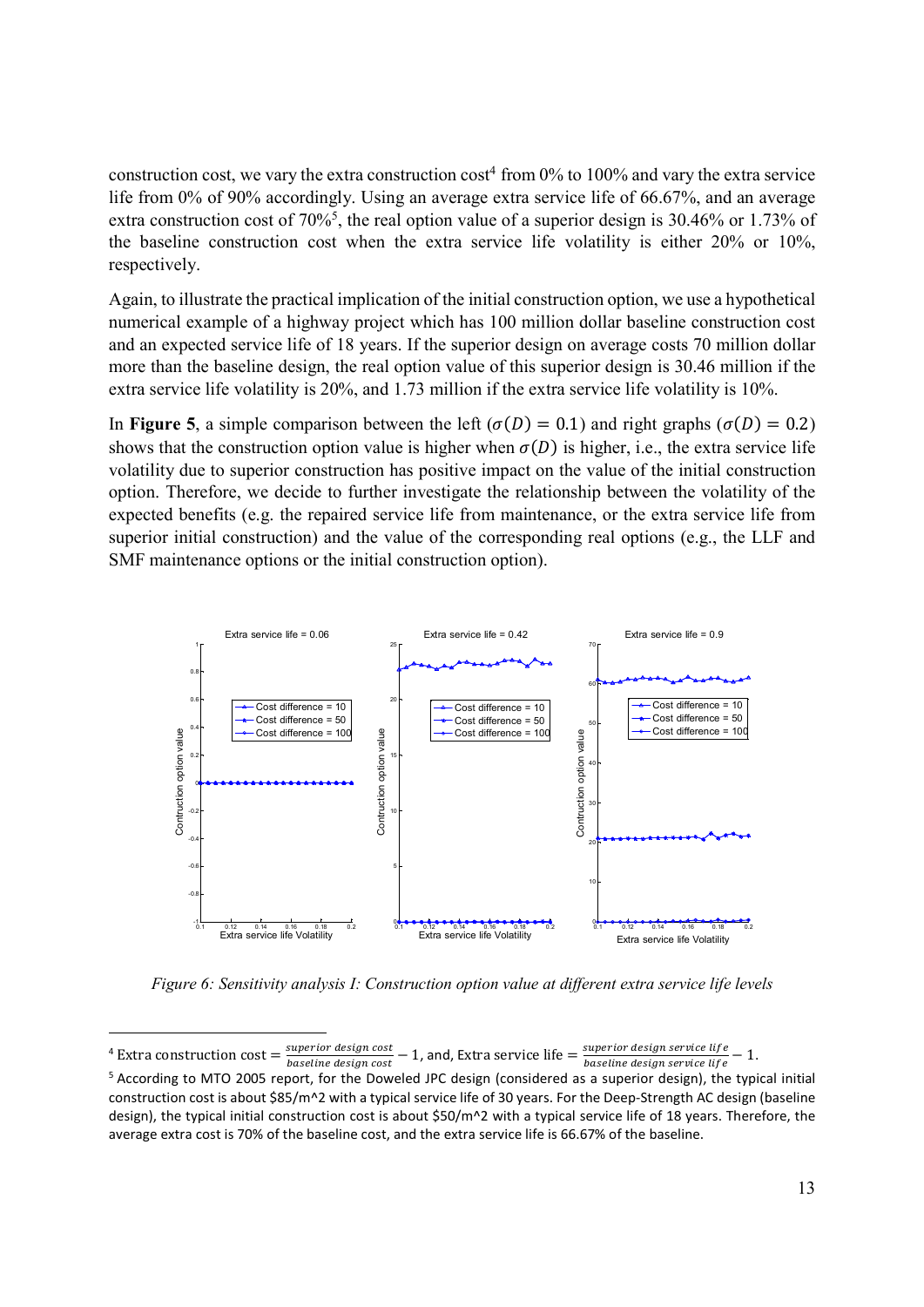The three graphs in **Figure 6** represent three levels of extra service life due to superior construction. The horizontal axis is the volatility of the extra service life. The vertical axis is the real option value for construction option of using superior design. Consistent with the theory, we find a positive relationship between option value and volatility of the underlying asset, i.e., the volatility of the extra service life. The option value increases as the extra service life increases as indicated in the left, middle, and right graphs. The option value also increases as the cost difference decreases as indicated by the lines with circle, star and triangle.

**Figure 7** further verifies the positive relationships between the option value and the volatility, the option value and extra service life. It also verifies the negative relationship between the option value and the cost difference.

The observed positive relationship between the volatility of the expected benefits (e.g. the repaired service life from maintenance, or the extra service life from superior initial construction) and the value of the corresponding real options (e.g., the LLF and SMF maintenance options or the initial construction option) indicates that, for highway projects, when the repaired service life from maintenance is highly uncertain (i.e., has larger volatility), the LLF and SMF real option values are going to be larger. When the extra service life from superior construction is highly uncertain, the initial construction real option value is going to be larger. That is, the P3 model tends to create larger real option value for projects with larger uncertainties in maintenance program and construction quality.



*Figure 7: Sensitivity analysis II: Construction option value at different extra cost levels* 

# **4 Conclusions and Recommendations Conclusion of real option based analysis**

The real option based analysis is used to compare the upfront extra costs with the potential future benefits (i.e. future cost savings). The flexibility of cost optimization is modelled as the two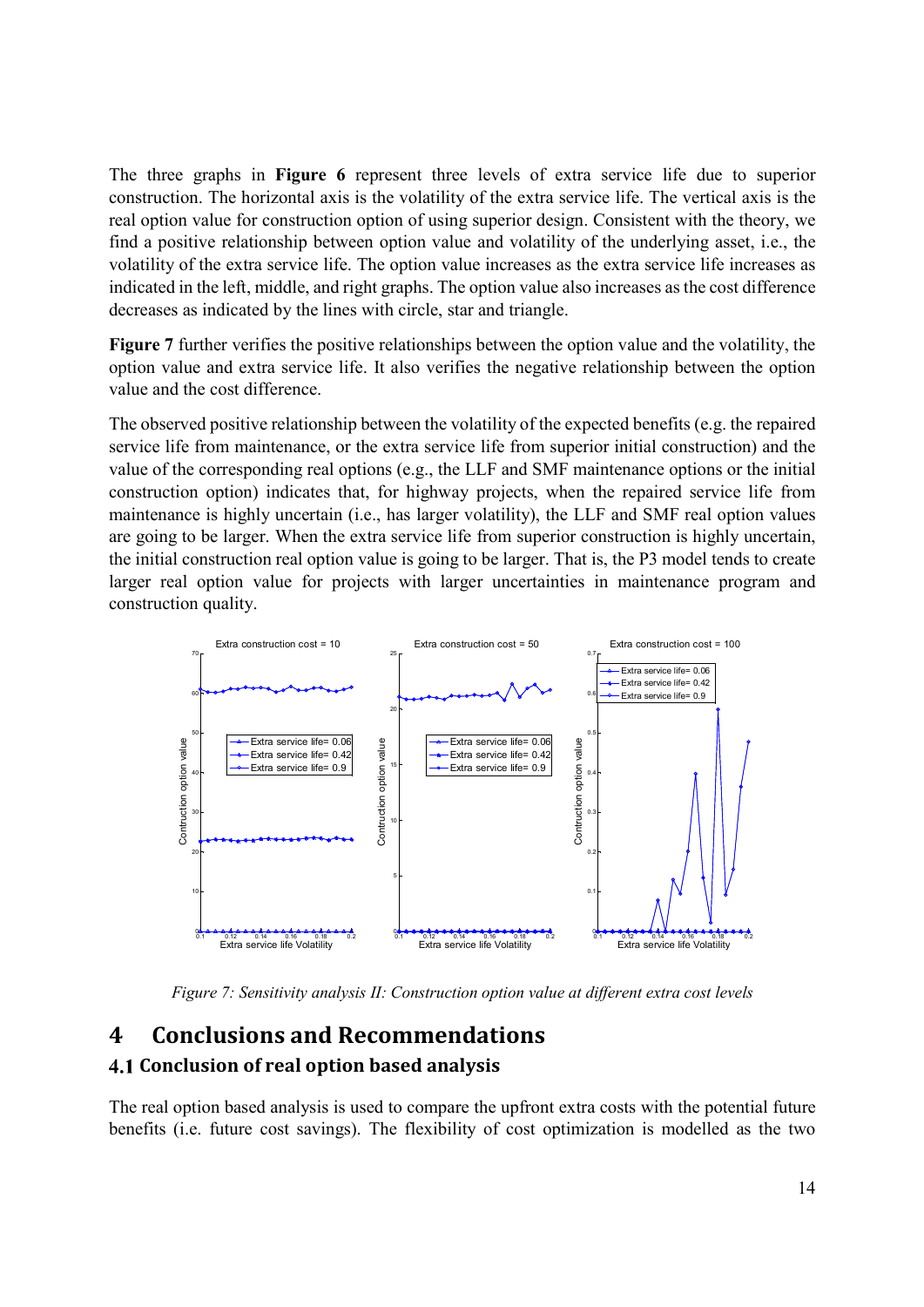different types of real options, the initial construction option and the maintenance options (SMF and LLF). With the average cost and benefit information extracted from the existing literatures, we estimated the average real option value for construction option and two maintenance options (LLF and SMF) using Lease Square Monte Carlo simulation. On average, the LLF and SMF maintenance option value could be 56.72% and 30.79% of the initial construction cost during 30 year concession period. And, as compared with a baseline design highway project which has an expected life of 18 years, the real option value of a superior design (costs 70% more and generates 66.67% extra service life on average) is 30.46% of the baseline construction cost if the extra service life volatility is 20% and 1.73% of the baseline construction cost if the extra service life volatility is 10%.

Under the P3 model, the private firms are more likely to explore these option values and achieve better asset performance, which are more likely to be translated into residual value and passed on to the public through proper contract design. Under the P3 model, private firms are more likely to explore these option values because their profit maximization function is integrated over the entire 30 years. Under the PSC model, private firms tend to be myopic and ignore the real option values because their profit maximization function is constructed over a much shorter period of time which may or may not allow them to collect all the future benefits of the strategic investments.

Under the same performance requirements, the P3 model tends to offer more construction and maintenance flexibilities than the PSC model. These flexibilities are likely to incentivize the private firms to act more strategically and less myopically, i.e., optimally allocating the costs to achieve better asset performance.

The implication of this report to the industry practitioners has twofold. The first is from the government's perspective. When awarding the highway projects to the private firms, the government shall estimate the real option values contained in the construction stage and the maintenance stage, provide proper incentives either through a competitive bidding process or some sort of benefit sharing plan, so that the real option values could be optimally exploited and shared between the public and private parties. And in situations where the private firms are not sophisticated enough to realize and value the real options, the government shall provide sufficient guidance regarding the optimal exercise of real options and the estimation of real option values. When there is a large amount of technological uncertainty in the maintenance program or the construction quality, the government could design a risk sharing mechanism (such as a project buyback plan or an equity ownership within the P3 structure) to help the private firms manage the risks.

The second is from the private contractors' perspective. When managing a P3 highway project, the private firms could use the real option exercise model developed in this report to optimally choose the maintenance program based on the information they have about the repaired service life and the associated maintenance cost. It could also be used to help the private firms decide whether and when to choose a superior initial construction design, especially when the benefit of the superior design is highly uncertain.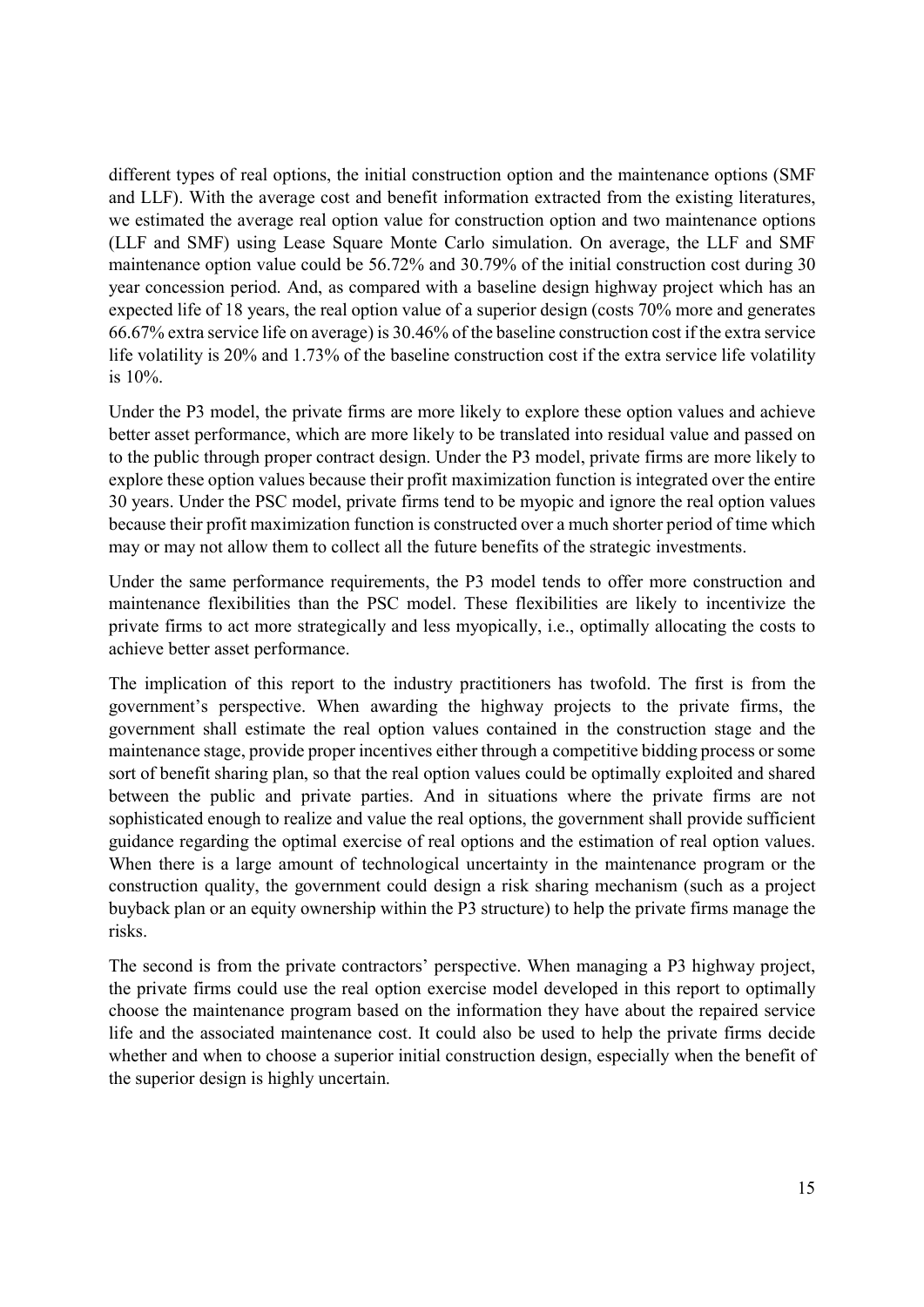# **Limitations and Caveats**

Based upon the findings of the real option bases analysis, we have the following recommendation for the management of the residual value risk in future P3 project management:

In practice, in order to determine the exact real option value for individual project, managers may need more precise information about the extra cost, the extra benefit and the corresponding volatility. The real option model may be used to solve for the optimal time to choose a more costly superior design versus a cheaper baseline design, providing they both satisfy the performance specification. It may also be used to compare the costs and benefits of a LLF maintenance versus a SMF maintenance, and to determine, in what conditions, it is optimal to choose one over the other.

The parameter values and ranges, such as the maintenance cost and corresponding repaired service life, the initial construction cost and the service life difference are mostly extracted from MTO 2005 report and ARA Inc. 2008 report. They are solely used for the purpose of the sensitivity analysis. Since these parameter values are not estimated from a large sample of cost profiles of P3 or PSC projects, they shall not be used to derive any statistical inferences.

In this study, when calculating the residual value, all the financial factors are compressed into one simplified pricing kernel, i.e., we assume away all the financial risks such as the term structure of interest rate, the possibility for the private firms to sell their equity ownership stake on the secondary market etc. Therefore, one way of furthering this study is to accommodate the financial risks into the residual value function and understand the dynamics between financial risks and engineering risks.